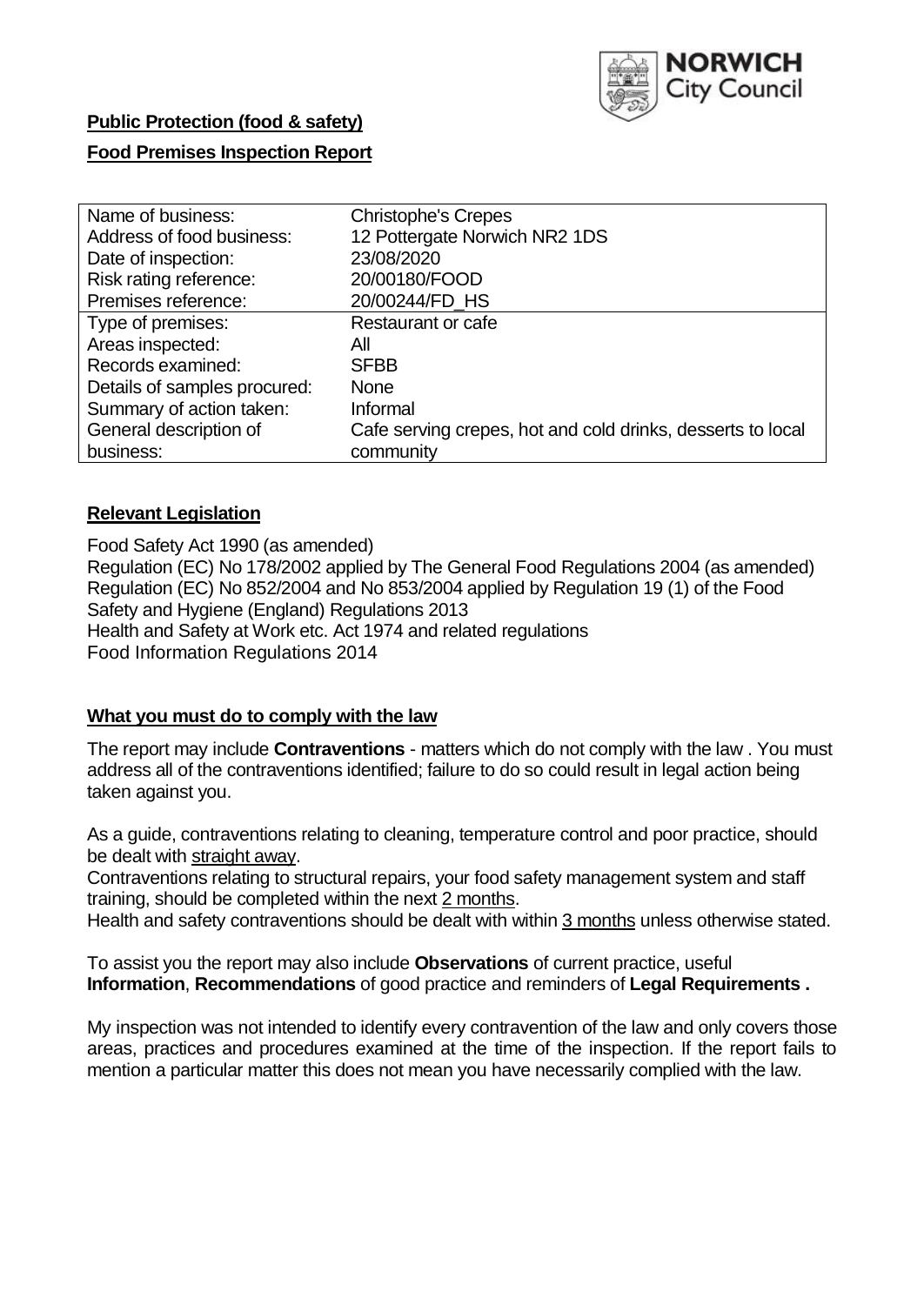# **FOOD SAFETY**

#### **How we calculate your Food Hygiene Rating:**

 The food safety section has been divided into the three areas which you are scored against for the hygiene rating: 1. food hygiene and safety procedures, 2. structural requirements and 3. confidence in management/control procedures. Each section begins with a summary of what was observed and the score you have been given. Details of how these scores combine to produce your overall food hygiene rating are shown in the table.

| <b>Compliance Area</b>                     |          |    |           | <b>You Score</b> |           |    |           |    |          |  |  |
|--------------------------------------------|----------|----|-----------|------------------|-----------|----|-----------|----|----------|--|--|
| Food Hygiene and Safety                    |          |    |           | $\Omega$         | 5         | 10 | 15        | 20 | 25       |  |  |
| <b>Structure and Cleaning</b>              |          |    | $\Omega$  | 5                | 10        | 15 | 20        | 25 |          |  |  |
| Confidence in management & control systems |          |    | $\Omega$  | 5                | 10        | 15 | 20        | 30 |          |  |  |
|                                            |          |    |           |                  |           |    |           |    |          |  |  |
| <b>Your Total score</b>                    | $0 - 15$ | 20 | $25 - 30$ |                  | $35 - 40$ |    | $45 - 50$ |    | > 50     |  |  |
| <b>Your Worst score</b>                    | 5        | 10 | 10        |                  | 15        |    | 20        |    |          |  |  |
|                                            |          |    |           |                  |           |    |           |    |          |  |  |
| <b>Your Rating is</b>                      | 5        | 4  | 3         |                  | 2         |    |           |    | $\Omega$ |  |  |

Your Food Hygiene Rating is 5 - a very good standard



# **1. Food Hygiene and Safety**

 with legal requirements. You have safe food handling practices and procedures and all the Food hygiene standards are high. You demonstrated a very good standard of compliance necessary control measures to prevent cross-contamination are in place. Some minor contraventions require your attention. **(Score 5)** 

#### Contamination risks

**Observation** I was pleased to see you were able to demonstrate effective controls to prevent cross-contamination.

#### Hand-washing

 **Contravention** I was pleased to note you have a double sink, one for washing large bowl used for washing up also located in the bowl designated for hand washing. Staff utensils and the other for hand washing. Both bowls are very large. I noted a plastic were having to wash their washing hands in this same sink. I acknowledge that you contacted the food and safety team for advise on this issue but you must have clear use on how you want to use each sink. One sink must be used for hand washing only. As an alternative you could remove the plastic bowl for washing small items and have this sited on a work surface beside the the sink.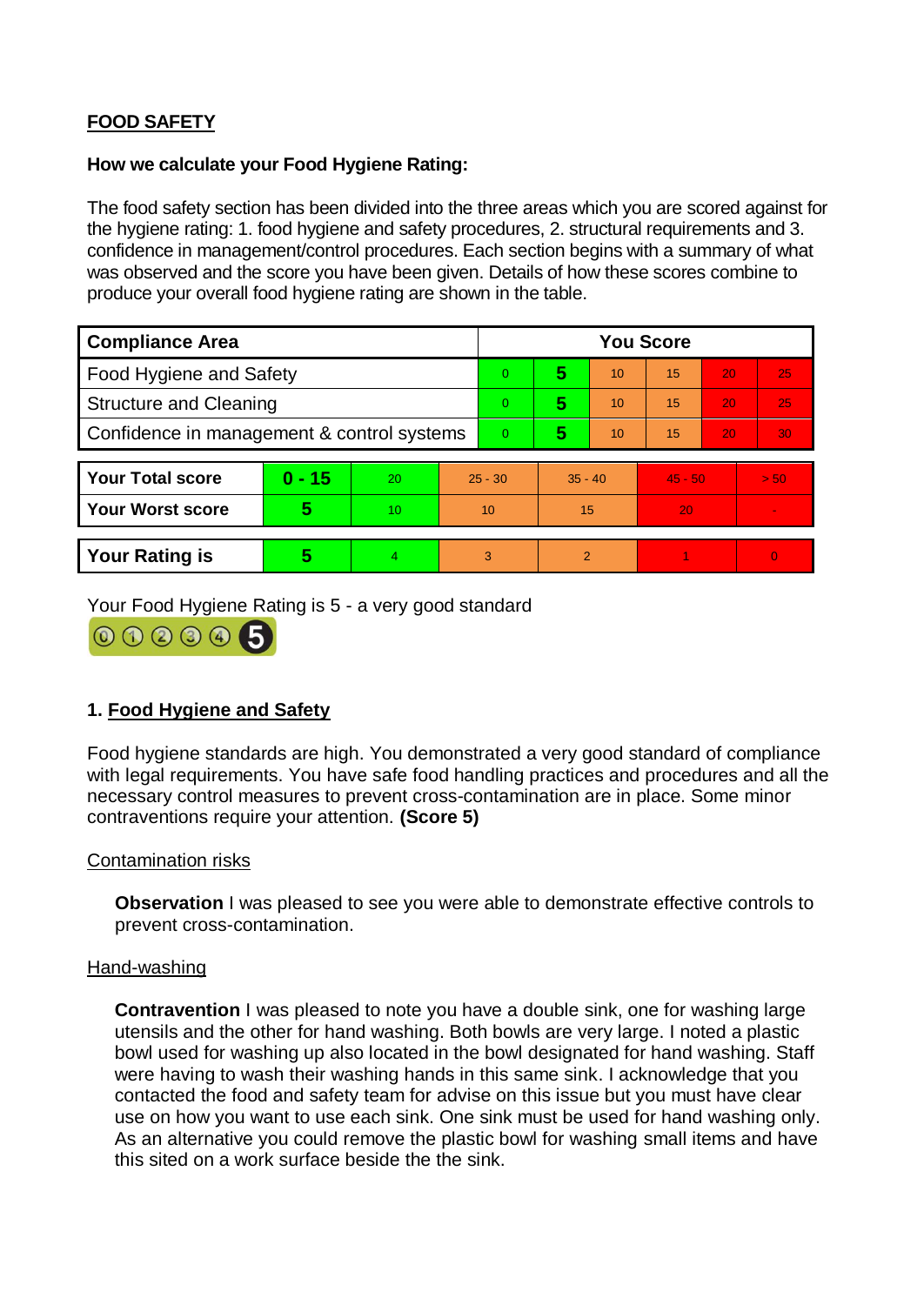## Personal Hygiene

**Observation** I was pleased to see that standards of personal hygiene were high.

# **2. Structure and Cleaning**

The structure facilities and standard of cleaning and maintenance are all of a good standard and only minor repairs and/or improvements are required. Pest control and waste disposal provisions are adequate. The minor contraventions require your attention. **(Score 5)** 

# Cleaning of Structure

**Contravention** The following items could not be effectively cleaned and must be covered or made non-absorbent:

- unsealed wooden structures
- wooden furniture

## **Maintenance**

**Contravention** The following had not been suitably maintained and must be repaired or replaced:

plastic trunking coming away from wall above skirting in the main kitchen.

# Facilities and Structural provision

 lobby between W.C. and the main seating areas. You must ensure the door is closed by customers and staff when the W.C. is in use. As a suggestion you could you use signage on the internal and external surface of the doors and an instruction for it to **Observation** I was pleased to note you have installed bi-folding doors to create a clear closed when used.

# Pest Control

**Contravention** Pest proofing is inadequate particularly in the following areas:

• the front door was open for ventilation. This will allow access by pests. I acknowledge it was open due to it being a particularly very hot day but if this is going to be a regular practise you will need to fit a fly-screen.

**Information** You informed me you intend to install an insectocutor.

#### **3. Confidence in Management**

 of compliance with the law. You have a good track record. There are some minor A food safety management system is in place and you demonstrate a very good standard contraventions which require your attention.Your records are appropriate and generally